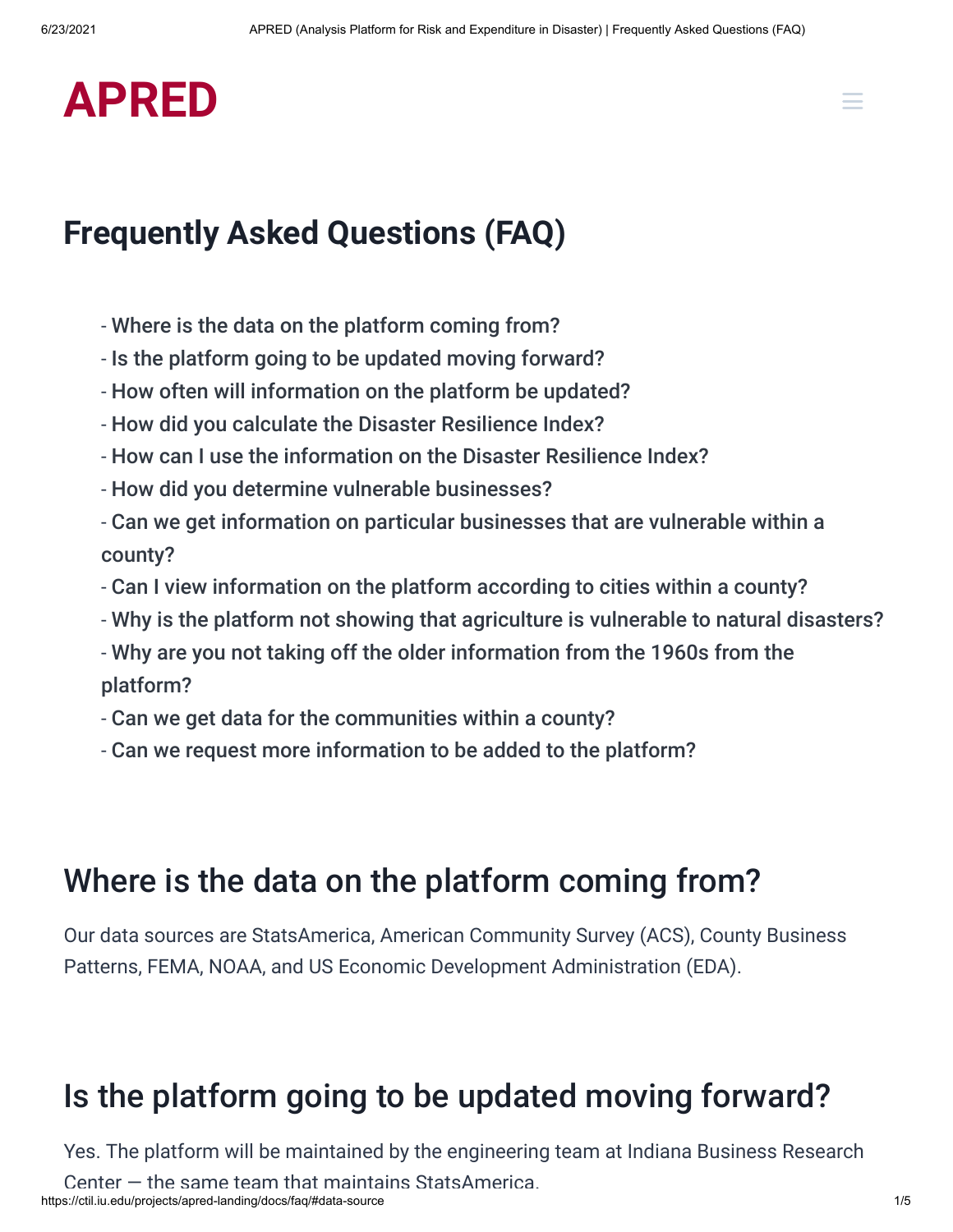## <span id="page-1-0"></span>How often will information on the platform be updated?

The FEMA data is updated daily. The NOAA data is updated monthly. The ACS and County Business Patterns data are updated yearly. And the EDA data is updated as we receive the files.

## <span id="page-1-1"></span>How did you calculate the Disaster Resilience Index?

The measures are calculated using data from the Census, American Community Survey, and other large data sources maintained by StatsAmerica. In general, each individual measure is the percentile within the relative range for the individual measure across all counties for a given year. The categories are calculated by averaging all of the requisite individual measures. Overall resilience is the sum of the category values. The methodology used for disaster resilience is based on **[Cutter et al. 2010](http://resiliencesystem.com/sites/default/files/Cutter_jhsem.2010.7.1.1732.pdf)**.

## <span id="page-1-2"></span>How can I use the information on the Disaster Resilience Index?

The information can be used to make an assessment of the overall disaster resilience for the county. We have provided visual comparisons for the state and the nation with each individual measure. Resilience is not absolute and it is important to remember that the values presented are relative to other counties.

For example, the measures are not meant to direct action towards influencing the actual data fields that comprise the measure. The measures are meant to be reflective of larger patterns within the community that contribute to the overall resilience. In many cases -- like educational equity, which measures the ratio of persons with more than a high school degree to those with a high school degree -- there are latent factors that contribute to an increase in the measure that a community may consider in order to improve the overall resilience. Some latent factors include the attractiveness of the community to new businesses with higher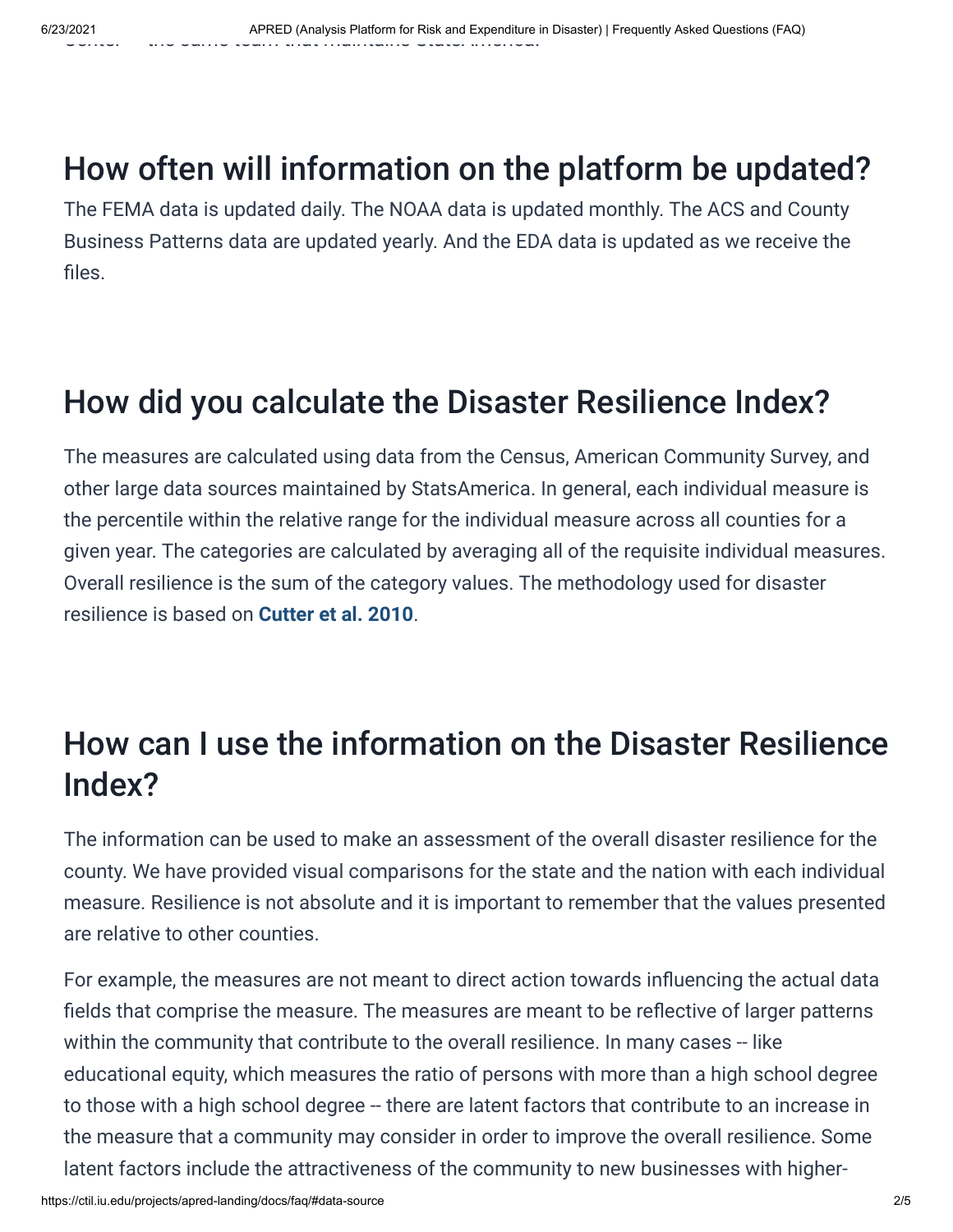paying jobs, availability of social programs that can increase the ability of differently advantaged students to continue with educational pursuits, and even the availability of public transportation.

### <span id="page-2-0"></span>How did you determine vulnerable businesses?

To calculate the BVI, we isolated businesses by NAICS code from the U.S. Census' most recent County Business Patterns based on their vulnerability to a natural disaster (farmers, transportation companies, etc.). Businesses that were identified to be especially vulnerable to a disaster are: dependent on supply chains, have a high reliance on public utilities like water and electricity, or have a large infrastructure footprint and low infrastructure mobility.

## <span id="page-2-1"></span>Can we get information on particular businesses that are vulnerable within a county?

The information on business vulnerability is being presented according to business sectors only.

## <span id="page-2-2"></span>Can I view information on the platform according to cities within a county?

Information on the platform is at the county level. Please visit **[www.statsamerica.org](https://www.statsamerica.org/)** to explore more relevant datasets.

## <span id="page-2-3"></span>Why is the platform not showing that agriculture is vulnerable to natural disasters?

Some sectors within agriculture are vulnerable to natural disasters. For example, livestock farming is potentially affected by flooding and tornados.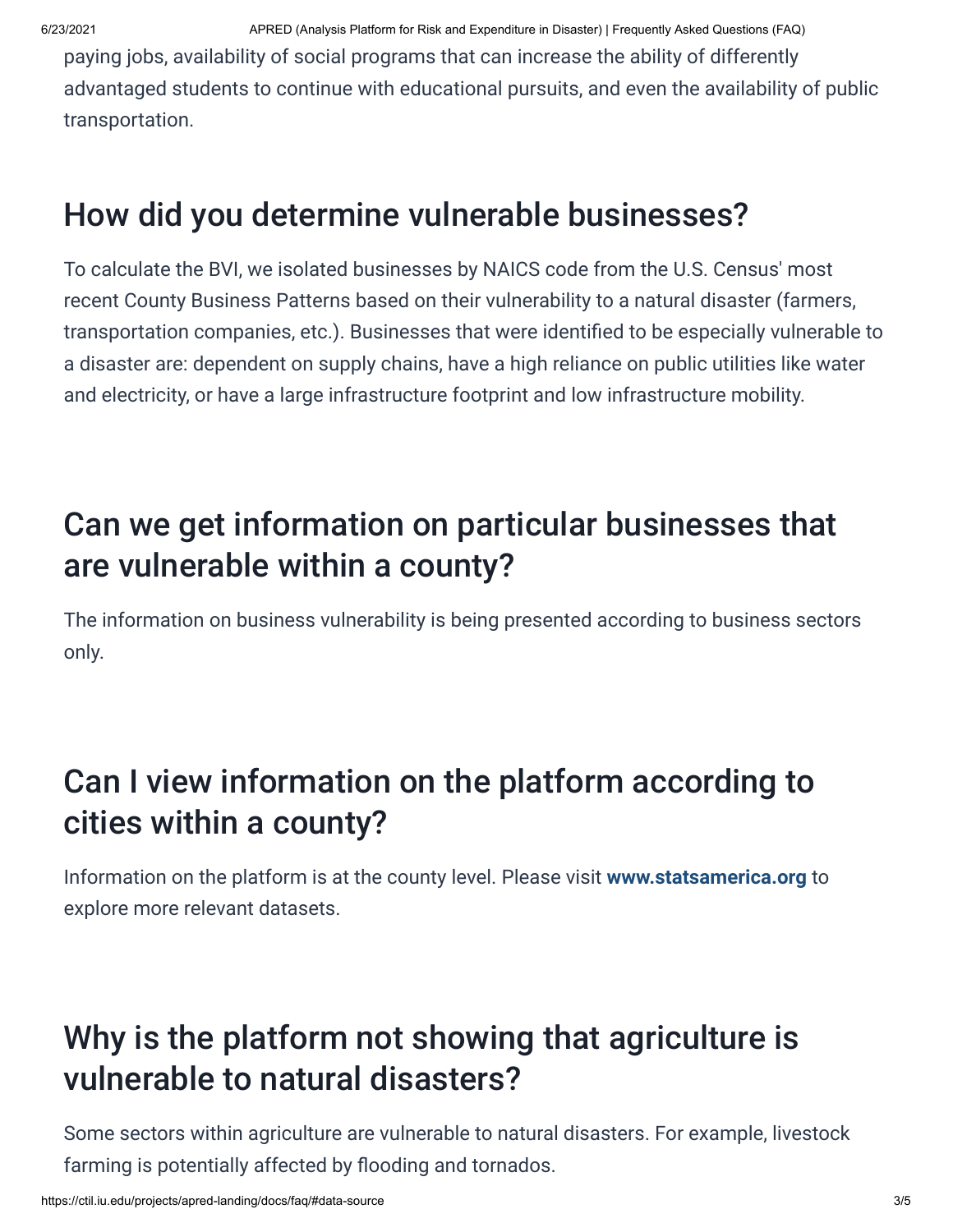### <span id="page-3-0"></span>Why are you not taking off the older information from the 1960s from the platform?

Some of our data sources go back a long way and, in the interest of transparency and giving the full picture, we opted to ingest as much data as possible when building the platform.

### <span id="page-3-1"></span>Can we get data for the communities within a county?

We are presenting the data at the lowest level (county) in which we have all of the available data within the platform.

### <span id="page-3-2"></span>Can we request more information to be added to the platform?

Yes, we are open to adding information to the platform where it may be necessary or useful to end users. In an attempt to not duplicate or replicate other tools that are available (e.g. in StatsAmerica) we also link to other useful tools within our platform.

*If you have questions or suggestions, please contact [ctil@iu.edu](https://ctil.iu.edu/projects/apred-landing/docs/faq/ctil@iu.edu)*

**[Back to Top of Page](#page-0-2)** [START USING APRED](https://ctil.iu.edu/projects/apred/#/)